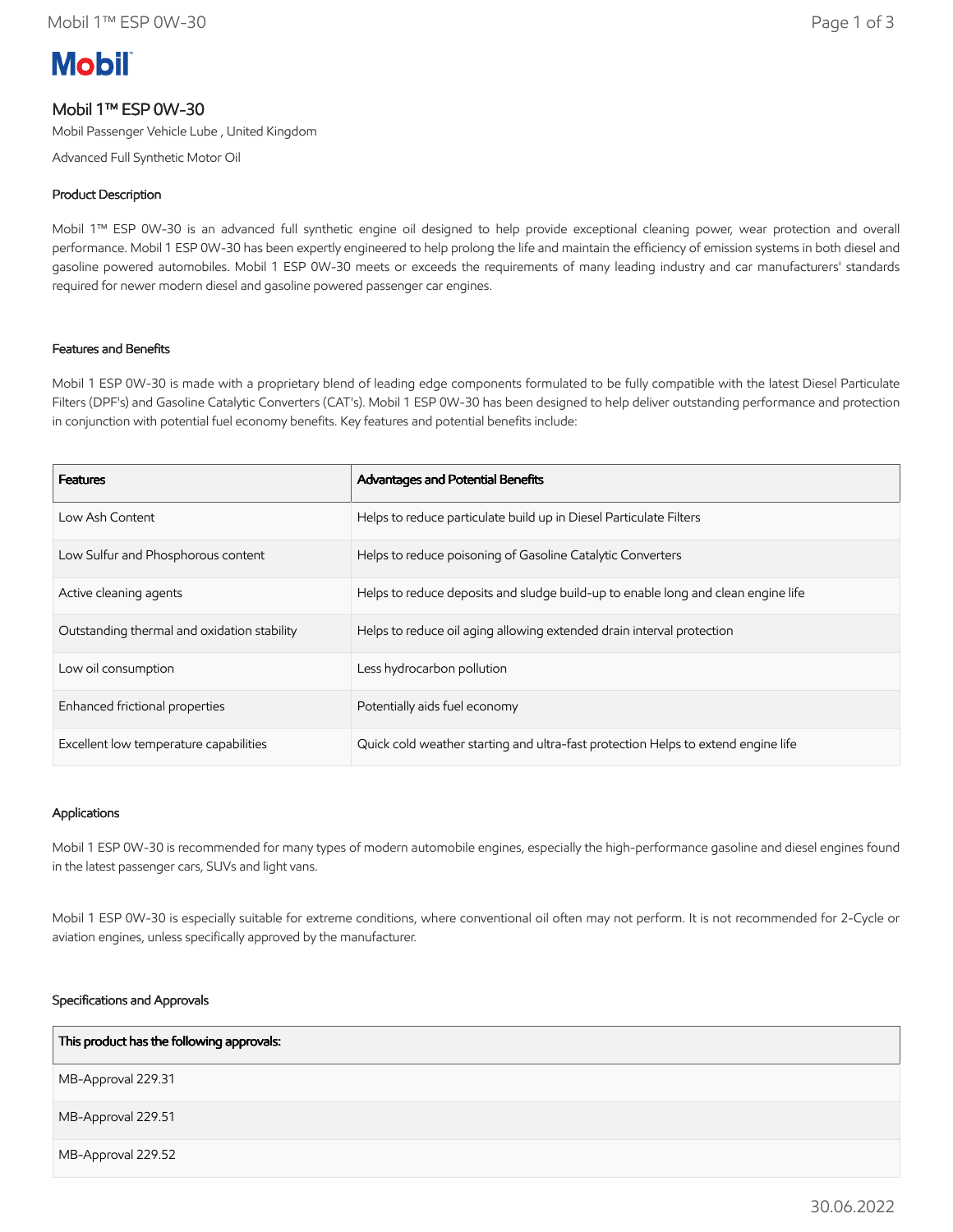Mobil 1™ ESP 0W-30 Page 2 of 3

 $\blacksquare$ 

| This product has the following approvals: |  |
|-------------------------------------------|--|
| Porsche C30                               |  |
| VW 504 00                                 |  |
| VW 50700                                  |  |

This product is recommended for use in applications requiring:

ACEA C2

 $\mathbf{I}$ 

| This product meets or exceeds the requirements of: |
|----------------------------------------------------|
| API SL                                             |
| ACEA C3                                            |
| API SN Engine Test Requirements                    |
| API SN PLUS ENGINE TEST REQUIREMENTS               |
| API SP ENGINE TEST REQUIREMENTS                    |

#### Properties and Specifications

| Property                                                              |                  |
|-----------------------------------------------------------------------|------------------|
| Grade                                                                 | <b>SAE 0W-30</b> |
| Ash, Sulfated, mass%, ASTM D874                                       | 0.6              |
| Density @ 15.6 C, g/ml, ASTM D4052                                    | 0.846            |
| Hi-Temp Hi-Shear Viscosity @ 150 C 1x10(6) sec(-1), mPa.s, ASTM D4683 | 3.5              |
| Kinematic Viscosity @ 100 C, mm2/s, ASTM D445                         | 12.2             |
| Kinematic Viscosity @ 40 C, mm2/s, ASTM D445                          | 67.8             |
| Mini-Rotary Viscometer, Apparent Viscosity, -40 C, mPa.s, ASTM D4684  | 26900            |
| Phosphorus, mass%, ASTM D4951                                         | 0.08             |
| Total Base Number, mgKOH/g, ASTM D2896                                | 6.3              |

#### Health and safety

Health and Safety recommendations for this product can be found on the Material Safety Data Sheet (MSDS) @ [http://www.msds.exxonmobil.com/psims](http://www.msds.exxonmobil.com/psims/psims.aspx) /psims.aspx

All trademarks used herein are trademarks or registered trademarks of Exxon Mobil Corporation or one of its subsidiaries unless indicated otherwise.

03-2022 Esso Petroleum Company limited ExxonMobil House, Ermyn Way, Leatherhead, Surrey KT22 8UX